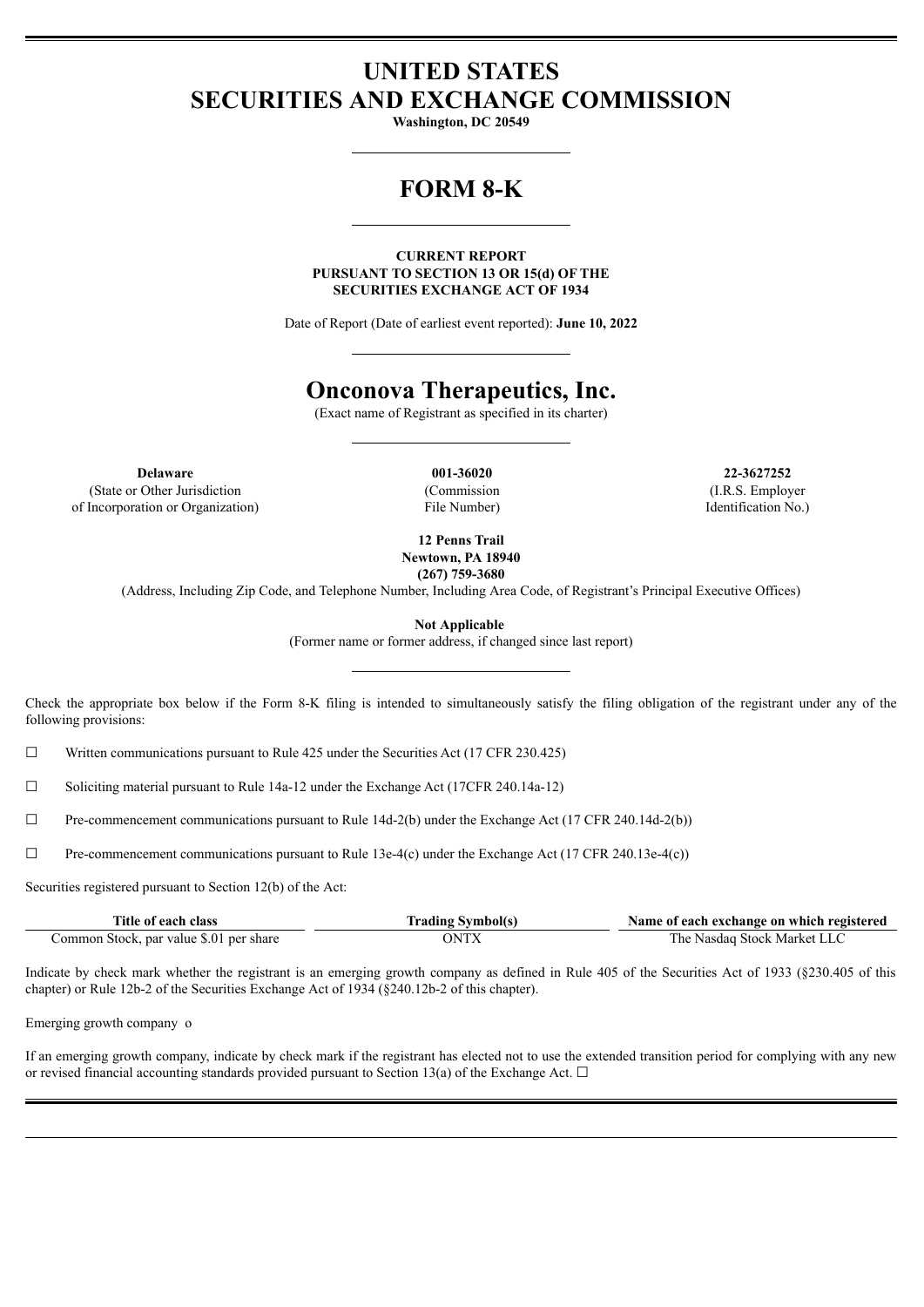### Item 5.02. Departure of Directors or Certain Officers; Election of Directors; Appointment of Certain Officers; Compensatory Arrangements of **Certain Officers.**

On June 10, 2022, Onconova Therapeutics, Inc. (the "Company") appointed Mark Guerin, as Chief Operating Officer in addition to his current role as Chief Financial Officer. Mr. Guerin has served in numerous roles at the Company since he joined in September 2013 following the Company's initial public offering and has served as the Company's Chief Financial Officer since September 1, 2016.

In connection with Mr. Guerin's appointment, the Compensation Committee of the Board of Directors of the Company (the "Compensation Committee") approved (i) an adjustment of Mr. Guerin's base salary to \$475,000 per year, (ii) a stock option award to purchase 50,250 shares of the Company's common stock (the "Options") and (iii) a restricted stock unit award covering 16,500 shares of the Company's common stock (the "RSUs") pursuant to the Onconova Therapeutics, Inc. 2021 Incentive Compensation Plan (the "2021 Plan"). Mr. Guerin and the Company also entered into an amendment to Mr. Guerin's employment agreement with the Company (the "Amendment"), which is filed as Exhibit 10.1 to this Current Report on Form 8-K and is incorporated herein by reference.

The Options will vest over three years, one-third on the first anniversary of the date of grant and thereafter in 24 equal monthly installments over the following two years, subject to Mr. Guerin's continued employment or service through the applicable vesting dates and subject to the terms and conditions of the Company's form of nonqualified stock option award agreement and the 2021 Plan.

The RSUs will vest 33% on the first and second anniversaries of the date of grant and 34% on the third anniversary of the date of grant, subject to Mr. Guerin's continued employment or service through the applicable vesting dates and subject to the terms and conditions of the Company's form of restricted stock unit agreement and the 2021 Plan.

On June 10, 2022, Abraham N. Oler, Senior Vice President, Corporate Development and General Counsel, notified the company of his resignation effective June 17, 2022 to pursue an opportunity outside the biotechnology sector. The Company waived the notice period required under his employment agreement and thanked Mr. Oler for his contributions to the Company.

## **Item 7.01. Regulation FD Disclosure.**

On June 13, 2022, the Company issued a press release announcing the appointment of Mr. Guerin to the Chief Operating Officer position in addition to his current role as the Chief Financial Officer, the appointment of Dr. Makovski Silverstein as Senior Director and Head of Corporate Development and the resignation of Mr. Oler. The press release is attached as Exhibit 99.1 to this Current Report on Form 8-K and is incorporated into this Item 7.01 by reference.

The information disclosed under this Item 7.01, including Exhibit 99.1 hereto, is being furnished and shall not be deemed "filed" for purposes of Section 18 of the Securities Exchange Act of 1934, as amended, nor shall it be incorporated by reference into any registration statement or other document pursuant to the Securities Act of 1933, as amended, except as expressly set forth in such filing.

### **Item 9.01. Financial Statements and Exhibits.**

| Exhibit No. | Exhibit                                                                                                |  |
|-------------|--------------------------------------------------------------------------------------------------------|--|
| 10.1        | Employment Agreement Amendment between Onconova Therapeutics, Inc. and Mark Guerin dated June 10, 2022 |  |
| 99.1        | Press Release dated June 13, 2022                                                                      |  |
| 104.        | Cover page interactive data file (embedded within the Inline XBRL document)                            |  |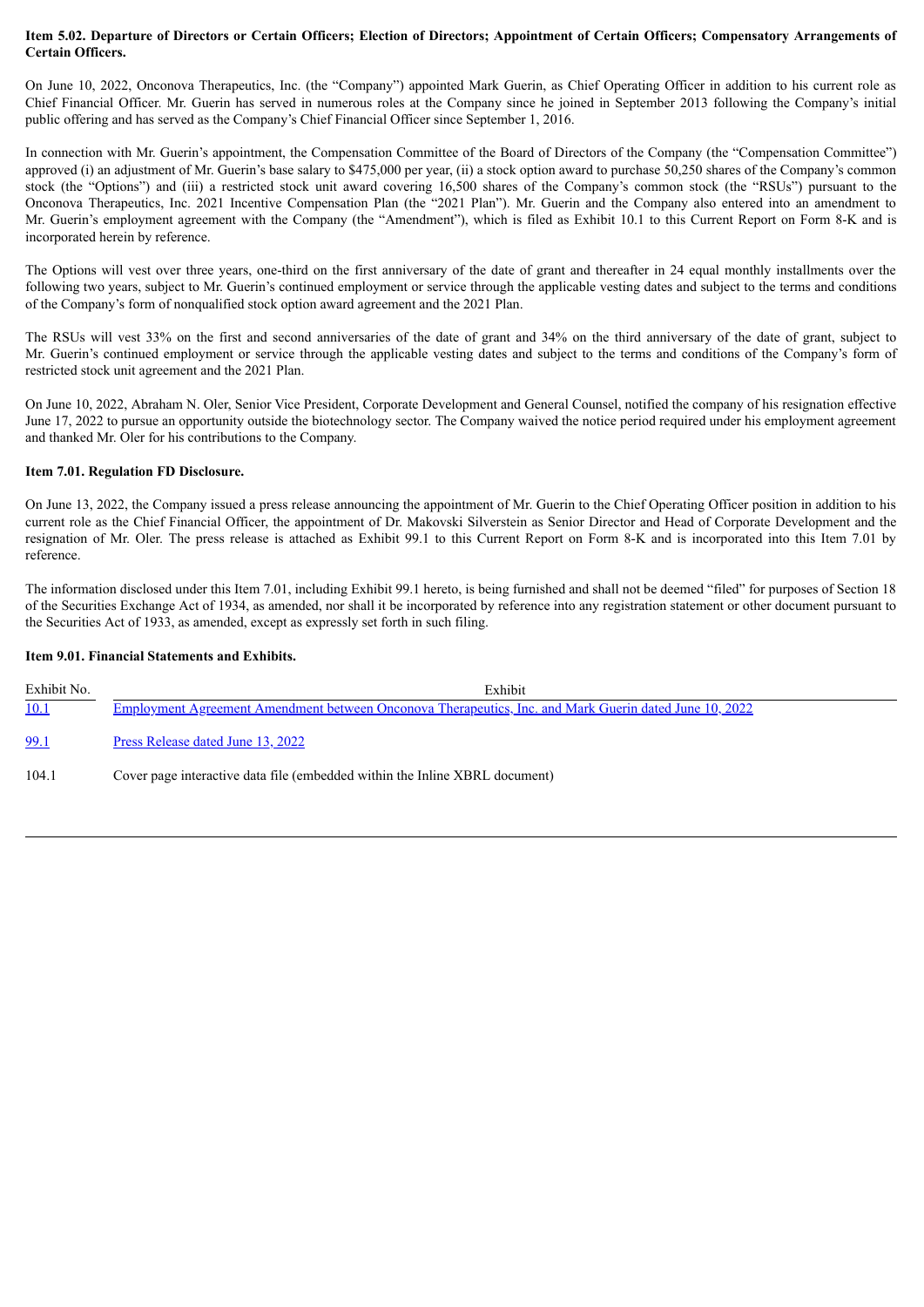## **SIGNATURE**

Pursuant to the requirements of the Securities Exchange Act of 1934, as amended, the Registrant has duly caused this report to be signed on its behalf by the undersigned hereunto duly authorized.

Dated: June 13, 2022 Onconova Therapeutics, Inc.

By: /s/ MARK GUERIN

Name: Mark Guerin Title: Chief Operating Officer and Chief Financial Officer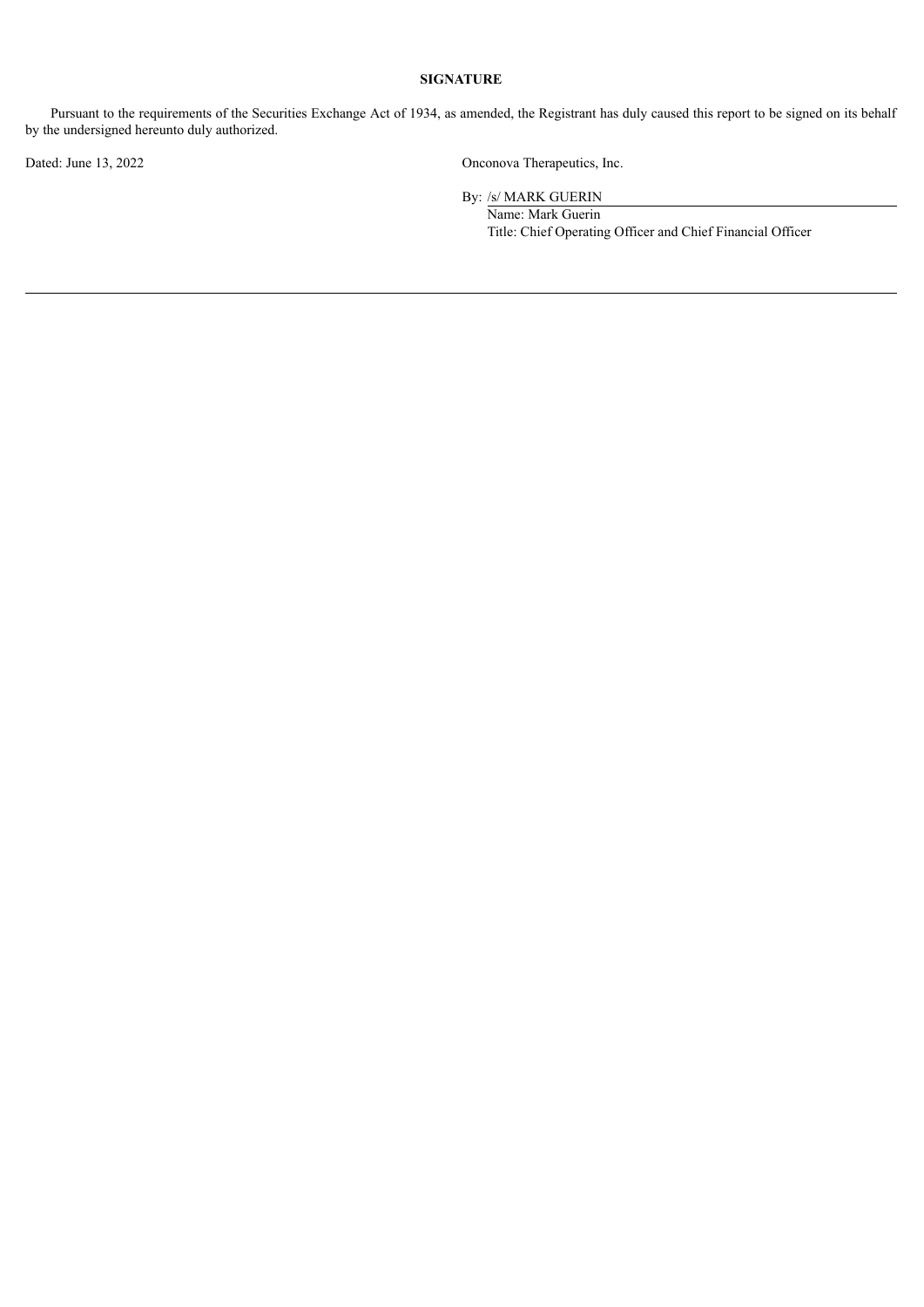#### **ONCONOVA THERAPEUTICS, INC.**

#### **AMENDMENT TO EMPLOYMENT AGREEMENT**

<span id="page-3-0"></span>THIS AMENDMENT TO EMPLOYMENT AGREEMENT (this "*Amendment*"), is made as of June 10, 2022 (the "*Amendment Ef ective Date*"), by and between Onconova Therapeutics, Inc., a Delaware corporation (the "*Company*"), and Mark Guerin (the "*Employee*"). Capitalized terms used and not otherwise defined herein shall have the meanings ascribed to such terms in the Agreement (as defined below).

#### **RECITALS**

- A. The Company and Employee previously entered into an Employment Agreement dated July 1, 2015 (the "*Agreement*").
- B. Employee was previously promoted to Chief Financial Officer effective September 1, 2016.
- C. Employee has been promoted to Chief Operating Officer effective as of June 10, 2022 and the parties hereto wish to amend the Agreement to revise certain provisions in connection with Employee's promotion as set forth herein.

#### **AMENDMENT**

The parties hereto hereby amend the Agreement as follows, effective as of the Amendment Effective Date.

1. Section 2 of the Agreement is hereby deleted in its entirety and replaced with the following:

"Duties. Subject to all the terms and conditions hereof, the Company shall employ Employee, and Employee shall serve the Company as Chief Operating Officer and Chief Financial Officer. Employee shall report directly to the Chief Executive Officer of the Company. As Employee's position is a full-time position, Employee agrees to devote his full-time effort, attention, and energies, from our Newtown, Pennsylvania office or from offsite, to this position and to the promotion of the business and interests of the Company. Employee will not render any professional services or engage in any activity which might be competitive with, adverse to the best interest of, or create the appearance of a conflict of interest with the Company. Employee agrees to abide by the policies, rules and regulations of the Company as they may be amended from time to time. Employee may not engage in outside employment or consulting without first obtaining prior express permission of the Company."

2. Section 3(a) is hereby deleted in its entirety and replaced with the following:

"Salary. For all services rendered by Employee under this Agreement, the Company agrees to pay Employee at an initial annualized rate of four hundred seventy five thousand (\$475,000) (the "Base Salary"), in bi-weekly installments in accordance with the Company's normal payroll cycle, less customary and legally required withholdings."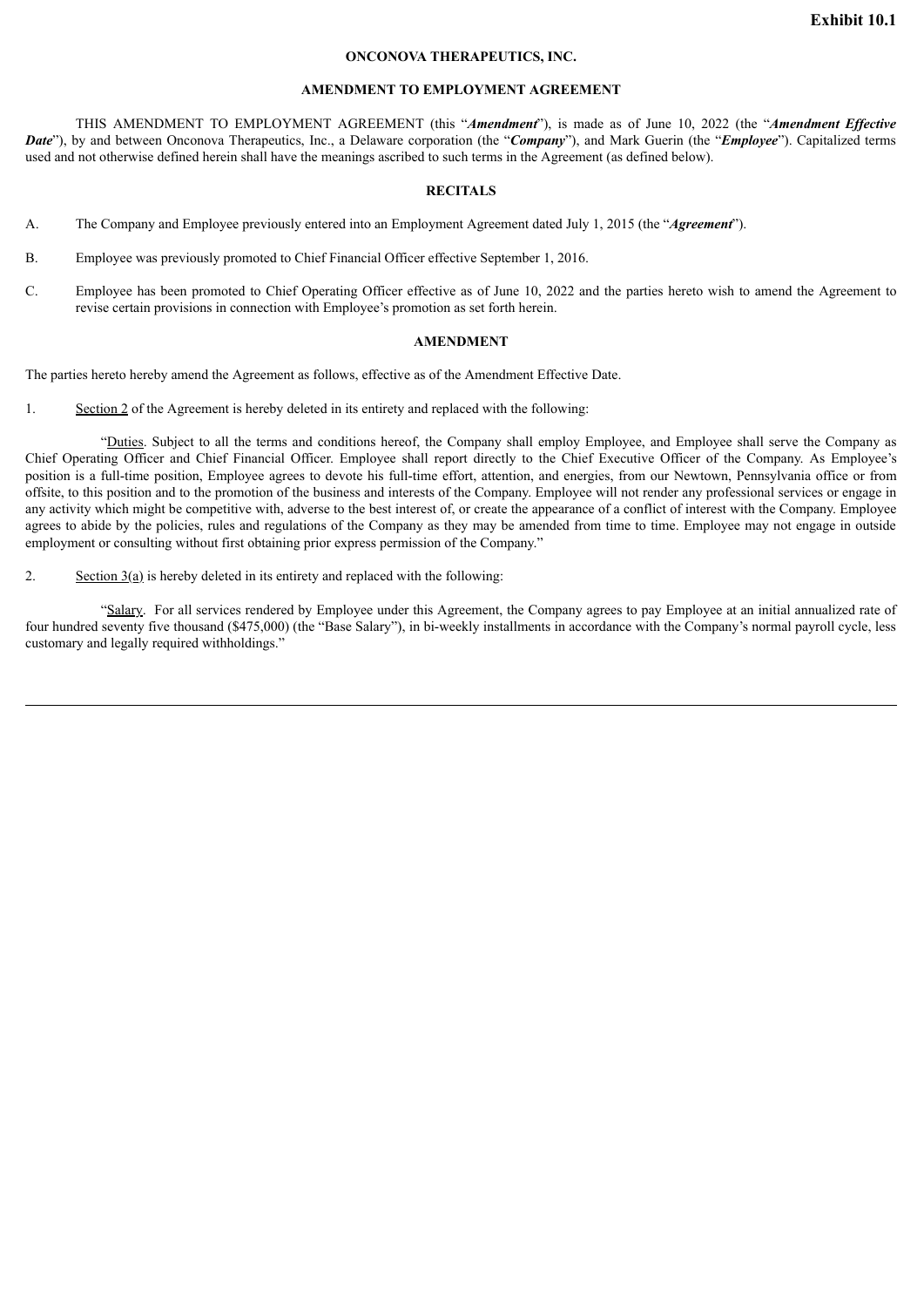### 3. Section 4(d). Section 4 of the Agreement is hereby amended by adding the following sentence immediately following Section 4(d)(5):

"The payments and benefits set forth in Section  $4(d)(3)$ ,  $(4)$  and  $(5)$  shall only be paid if Employee signs and does not revoke a release and waiver of claims in a form approved by the Company and such release becomes effective and irrevocable within 60 days of Employee's cessation of employment and Employee's continued compliance with the restrictive covenants in Sections 5, 6 and 7 in this Agreement."

4. Section 19. A new Section 19 is added to the Agreement, as follows:

"Whistleblower Protections and Trade Secrets. Notwithstanding anything to the contrary contained herein, nothing in this Agreement prohibits Employee from reporting possible violations of federal law or regulation to any United States governmental agency or entity in accordance with the provisions of and rules promulgated under Section 21F of the Securities Exchange Act of 1934 or Section 806 of the Sarbanes-Oxley Act of 2002, or any other whistleblower protection provisions of state or federal law or regulation (including the right to receive an award for information provided to any such government agencies). Furthermore, in accordance with 18 U.S.C. § 1833, notwithstanding anything to the contrary in this Agreement: (i) Employee shall not be in breach of this Agreement, and shall not be held criminally or civilly liable under any federal or state trade secret law (x) for the disclosure of a trade secret that is made in confidence to a federal, state, or local government official or to an attorney solely for the purpose of reporting or investigating a suspected violation of law, or (y) for the disclosure of a trade secret that is made in a complaint or other document filed in a lawsuit or other proceeding, if such filing is made under seal; and (ii) if Employee files a lawsuit for retaliation by the Company for reporting a suspected violation of law, Employee may disclose the trade secret to Employee's attorney, and may use the trade secret information in the court proceeding, if Employee files any document containing the trade secret under seal, and does not disclose the trade secret, except pursuant to court order."

5. This Amendment shall be and, as of the Amendment Effective Date, is hereby incorporated in and forms a part of, the Agreement.

6. Except as expressly provided herein, all terms and conditions of the Agreement shall remain in full force and effect.

*(Signature page follows)*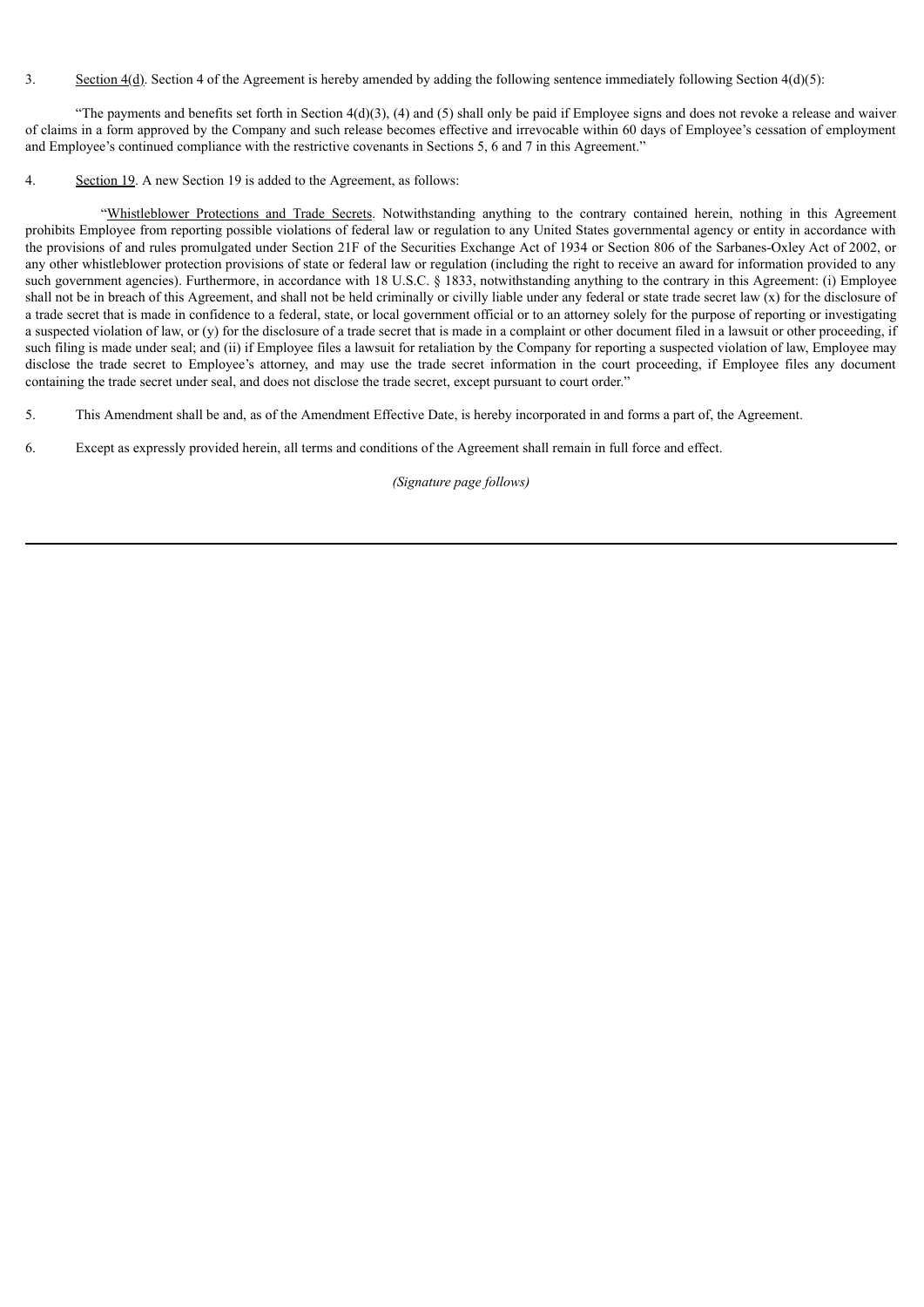**IN WITNESS WHEREOF**, the parties hereto have executed this Amendment as of the date first written above.

# **ONCONOVA THERAPEUTICS, INC.**

By: /s/ Steven Fruchtman

Name: Steven Fruchtman, M.D. Title: President and Chief Executive Officer

# **EMPLOYEE**

/s/ Mark Guerin Mark Guerin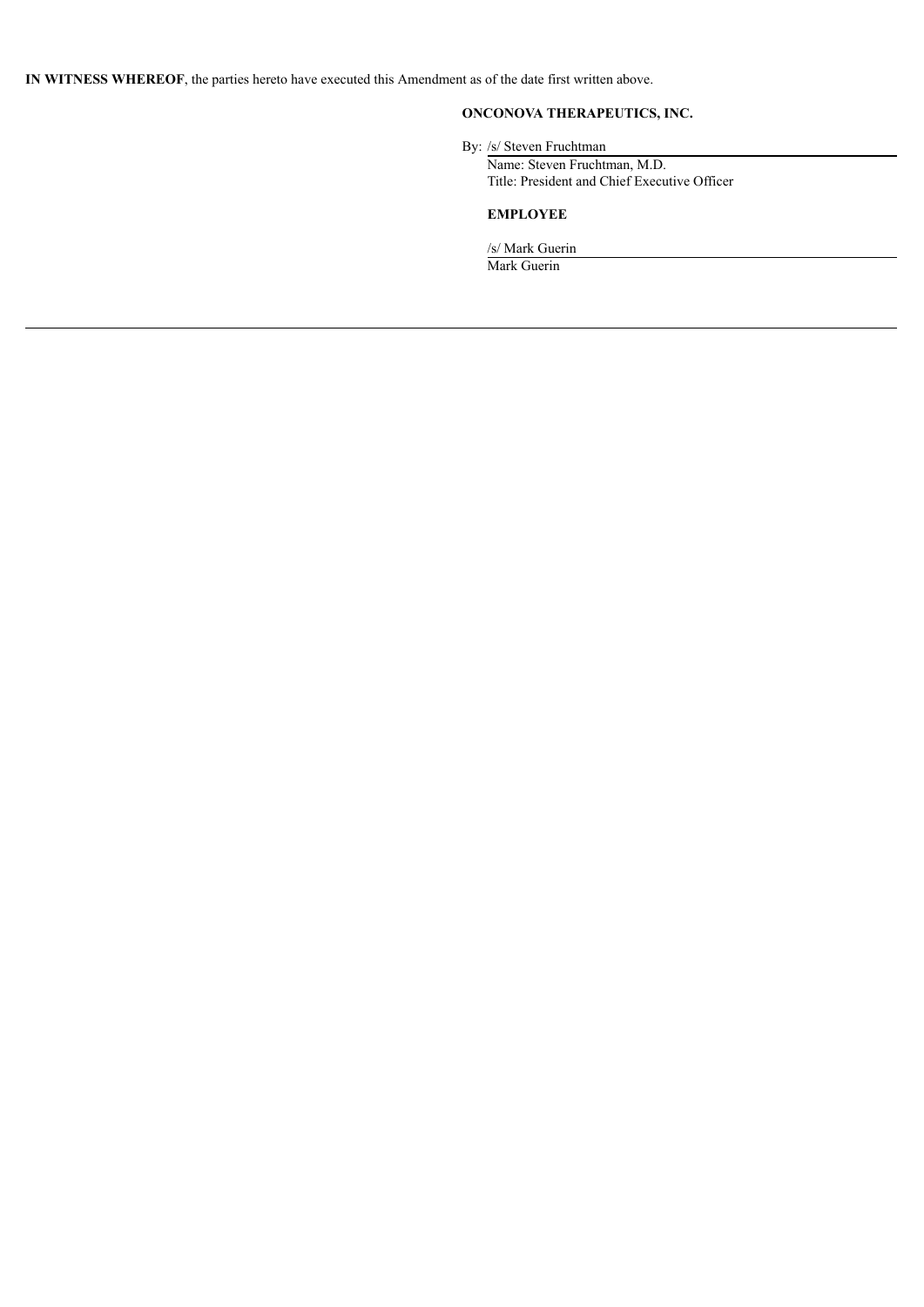#### **Onconova Therapeutics Announces Key Management Promotions**

#### *Mark Guerin promoted to Chief Operating Of icer and Chief Financial Of icer*

#### *Dr. Adar Makovski Silverstein promoted to Senior Director and Head of Corporate Development*

<span id="page-6-0"></span>**NEWTOWN, Pa., June 13, 2022** (GLOBE NEWSWIRE) – Onconova Therapeutics, Inc. (NASDAQ: ONTX), a clinical-stage biopharmaceutical company focused on discovering and developing novel products for patients with cancer, today announced that Mark Guerin was appointed Chief Operating Officer in addition to his current role as Onconova's Chief Financial Officer (CFO), and that Dr. Adar Makovski Silverstein was appointed Senior Director and Head of Corporate Development. Avi Oler, Senior Vice President, Corporate Development and General Counsel, will be leaving the Company on June 17, 2022, to pursue another opportunity outside of the biotechnology sector.

"Mark and Adar have consistently displayed the skills needed to excel in their new roles and functions and I congratulate them on the recognition of the value they bring to Onconova," said Steven M. Fruchtman, M.D., President and Chief Executive Officer of Onconova. "Expanding their responsibilities will allow us to maximize their talents and further benefit from Mark's financial and operational expertise, as well as Adar's scientific and business development acumen. I look forward to our continued work together as we advance towards key milestones expected across our pipeline later this year. I'd also like to thank Avi for his contributions to Onconova and wish him the best in his future endeavors."

Mr. Guerin has worked in numerous roles at Onconova since he joined the Company in September 2013 following its initial public offering (IPO) in July 2013 and has served as Onconova's Chief Financial Officer since September 1, 2016. Prior to joining Onconova, Mr. Guerin served as Vice President of Finance and CFO of Cardiokine, Inc. through its filing of a New Drug Application and sale to Cornerstone Therapeutics. Prior to joining Cardiokine, Mr. Guerin was Director, Financial Reporting and Internal Controls at Barrier Therapeutics, Inc., including during its IPO and follow-on offering. Mr. Guerin started his career at Coopers & Lybrand in Philadelphia. He received his bachelor's degree in Accounting from DeSales University and has earned the CPA, CMA, and CFM professional certifications.

Dr. Makovski Silverstein joined Onconova in December 2021 from Amgen, where she worked as Sr. Licensing Associate, Business Development, External R&D. At Amgen, Dr. Makovski Silverstein was responsible for evaluating external scientific opportunities across all therapeutic areas and managing processes within business development and cross functional teams. Prior to her time at Amgen, Dr. Makovski Silverstein interned as a member of the Research Program Management Team at Regeneron. She also worked as a marketing analyst graduate student consultant at Roche Sequencing Solutions. Dr. Makovski Silverstein earned her Ph.D. in Biotechnology from Bar-Ilan University in Israel and completed a post-doctoral fellowship at the City of Hope in Duarte, California.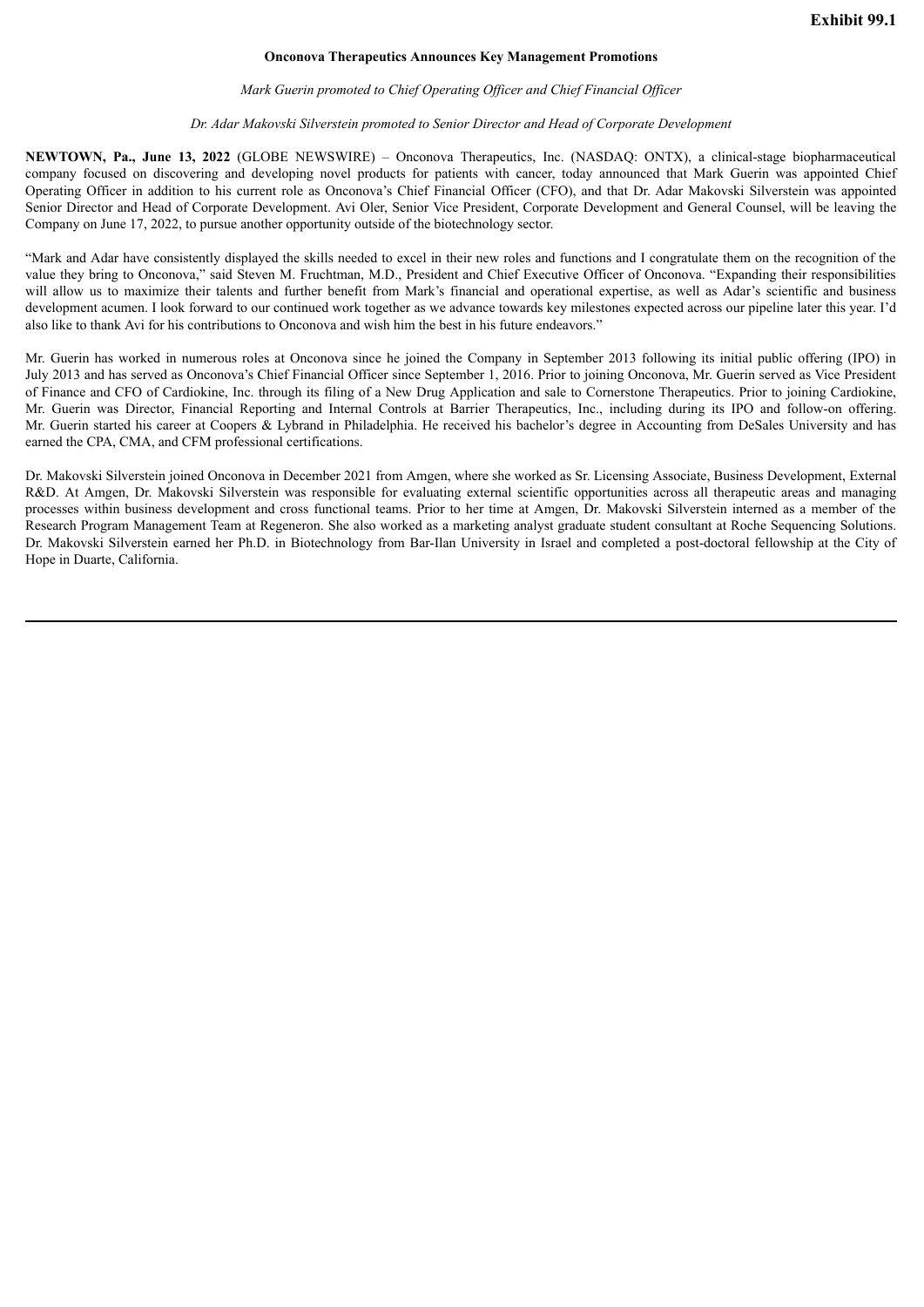#### **About Onconova Therapeutics**

Onconova Therapeutics is a clinical-stage biopharmaceutical company focused on discovering and developing novel products for patients with cancer. The Company has proprietary targeted anti-cancer agents designed to disrupt specific cellular pathways that are important for cancer cell proliferation.

Onconova's novel, proprietary multi-kinase inhibitor narazaciclib (formerly ON 123300) is being evaluated in two separate and complementary Phase 1 dose-escalation and expansion studies. These trials are currently underway in the United States and China.

Onconova's product candidate rigosertib is being studied in an investigator-sponsored study program, including in a dose-escalation and expansion Phase 1/2a investigator-sponsored study with oral rigosertib in combination with nivolumab for patients with KRAS+ non-small cell lung cancer.

For more information, please visit www.onconova.com.

#### *Forward-Looking Statements*

Some of the statements in this release are forward-looking statements within the meaning of Section 27A of the Securities Act of 1933, as amended, Section 21E of the Securities Exchange Act of 1934, as amended, and the Private Securities Litigation Reform Act of 1995, and involve risks and uncertainties. These statements relate to Onconova's expectations regarding the timing of Onconova's and investigator-initiated clinical development and data presentation plans, and the mechanisms and indications for Onconova's product candidates. Onconova has attempted to identify forward-looking statements by terminology including "believes," "estimates," "anticipates," "expects," "plans," "intends," "may," "could," "might," "will," "should," "preliminary," "encouraging," "approximately" or other words that convey uncertainty of future events or outcomes. Although Onconova believes that the expectations reflected in such forward-looking statements are reasonable as of the date made, expectations may prove to have been materially different from the results expressed or implied by such forward-looking statements. These statements are only predictions and involve known and unknown risks, uncertainties, and other factors, including the success and timing of Onconova's clinical trials, investigator-initiated trials and regulatory agency and institutional review board approvals of protocols, Onconova's collaborations, market conditions and those discussed under the heading "Risk Factors" in Onconova's most recent Annual Report on Form 10-K and quarterly reports on Form 10-Q. Any forward-looking statements contained in this release speak only as of its date. Onconova undertakes no obligation to update any forward-looking statements contained in this release to reflect events or circumstances occurring after its date or to reflect the occurrence of unanticipated events.